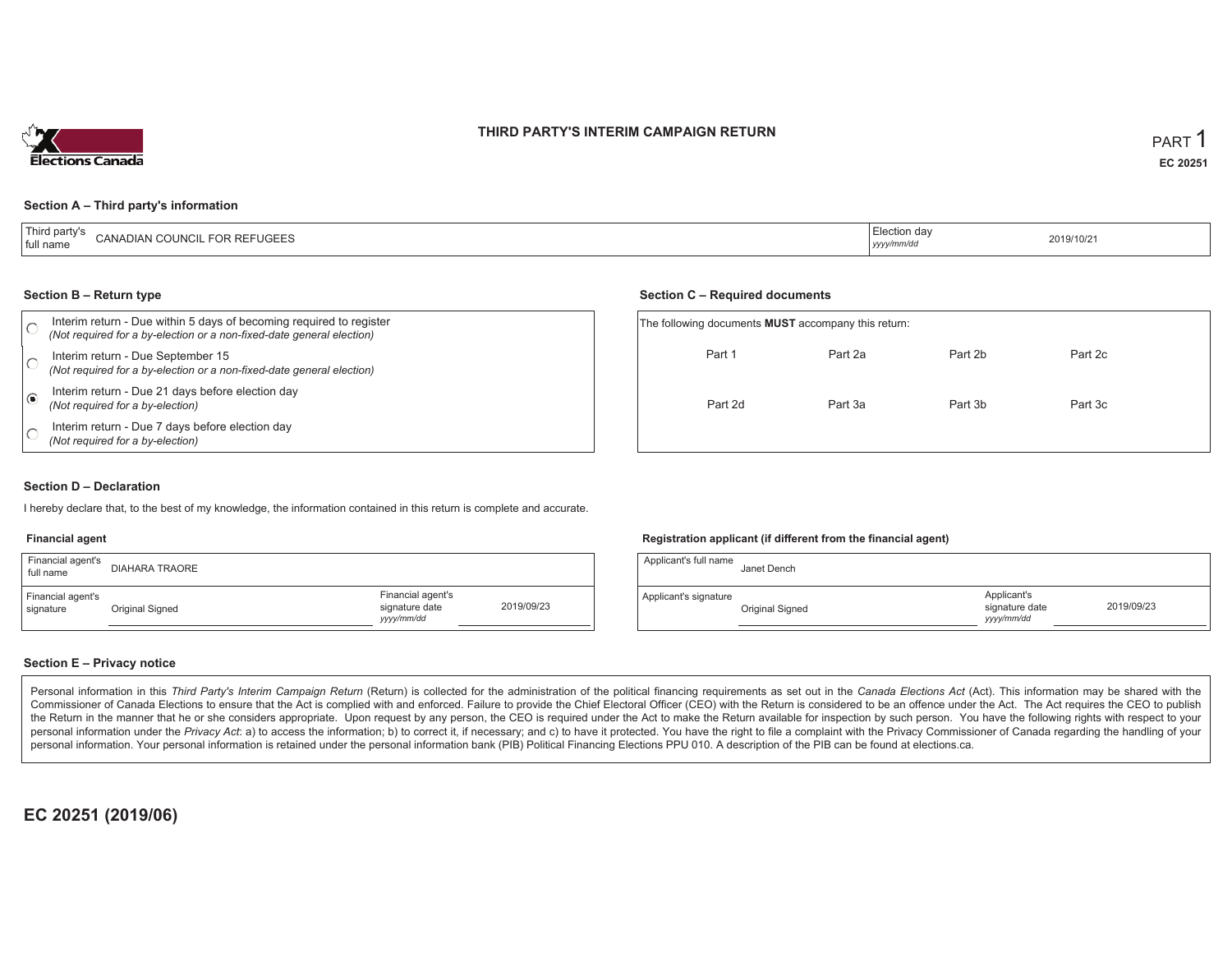

## **THIRD PARTY'S INTERIM CAMPAIGN RETURN**  THIRD PARTY'S INTERIM CAMPAIGN RETURN<br>Statement of monetary contributions received

| No. | Full name                               | <b>Street</b><br>no. | <b>Street</b> | Apt. | City    | Prov./<br>Terr. | Postal<br>code | Date<br>received<br>yyyy/mm/dd                                                    | Individual<br>S. | Business /<br>Commercial<br>organization<br>\$ | Government<br>\$ | <b>Trade union</b><br>\$ | Corporation<br>without share<br>capital<br>\$ | Unincorporated<br>organization or<br>association<br>S. |
|-----|-----------------------------------------|----------------------|---------------|------|---------|-----------------|----------------|-----------------------------------------------------------------------------------|------------------|------------------------------------------------|------------------|--------------------------|-----------------------------------------------|--------------------------------------------------------|
|     | Canadian Association of Refugee Lawyers |                      |               |      | Toronto | ON              | M4P 1L3        | 2019/09/18                                                                        |                  |                                                |                  |                          | 25,000.00                                     |                                                        |
|     |                                         |                      |               |      |         |                 |                |                                                                                   |                  |                                                |                  |                          |                                               |                                                        |
|     |                                         |                      |               |      |         |                 |                |                                                                                   |                  |                                                |                  |                          |                                               |                                                        |
|     |                                         |                      |               |      |         |                 |                |                                                                                   |                  |                                                |                  |                          |                                               |                                                        |
|     |                                         |                      |               |      |         |                 |                |                                                                                   |                  |                                                |                  |                          |                                               |                                                        |
|     |                                         |                      |               |      |         |                 |                |                                                                                   |                  |                                                |                  |                          |                                               |                                                        |
|     |                                         |                      |               |      |         |                 |                |                                                                                   |                  |                                                |                  |                          |                                               |                                                        |
|     |                                         |                      |               |      |         |                 |                |                                                                                   |                  |                                                |                  |                          |                                               |                                                        |
|     |                                         |                      |               |      |         |                 |                |                                                                                   |                  |                                                |                  |                          |                                               |                                                        |
|     |                                         |                      |               |      |         |                 |                |                                                                                   |                  |                                                |                  |                          |                                               |                                                        |
|     |                                         |                      |               |      |         |                 |                |                                                                                   |                  |                                                |                  |                          |                                               |                                                        |
|     |                                         |                      |               |      |         |                 |                |                                                                                   |                  |                                                |                  |                          |                                               |                                                        |
|     |                                         |                      |               |      |         |                 |                |                                                                                   |                  |                                                |                  |                          |                                               |                                                        |
|     |                                         |                      |               |      |         |                 |                |                                                                                   |                  |                                                |                  |                          |                                               |                                                        |
|     |                                         |                      |               |      |         |                 |                |                                                                                   |                  |                                                |                  |                          |                                               |                                                        |
|     |                                         |                      |               |      |         |                 |                | Totals carried forward from previous page \$                                      |                  |                                                |                  |                          |                                               |                                                        |
|     |                                         |                      |               |      |         |                 |                | Total amount of monetary contributions by contributors who gave over \$200 (A)    |                  |                                                |                  |                          | 25,000.00                                     |                                                        |
|     |                                         |                      |               |      |         |                 |                | Number of contributors who gave over \$200                                        |                  |                                                |                  |                          |                                               |                                                        |
|     |                                         |                      |               |      |         |                 |                | Total amount of monetary contributions by contributors who gave \$200 or less (B) |                  |                                                |                  |                          |                                               |                                                        |
|     |                                         |                      |               |      |         |                 |                | Number of contributors who gave \$200 or less                                     |                  |                                                |                  |                          |                                               |                                                        |
|     |                                         |                      |               |      |         |                 |                | Total amount of all monetary contributions (A+B)                                  |                  |                                                |                  |                          | 25,000.00                                     |                                                        |
|     |                                         |                      |               |      |         |                 |                | Number of contributors who gave monetary contributions                            |                  |                                                |                  |                          |                                               |                                                        |

| Thiro<br>part | CANADIAN COUNCIL FOR REFUGEES | Election<br>ı dav<br>, yyyy/mm/dd | 2019/10/21 | Page |  |  |  |  |
|---------------|-------------------------------|-----------------------------------|------------|------|--|--|--|--|
|---------------|-------------------------------|-----------------------------------|------------|------|--|--|--|--|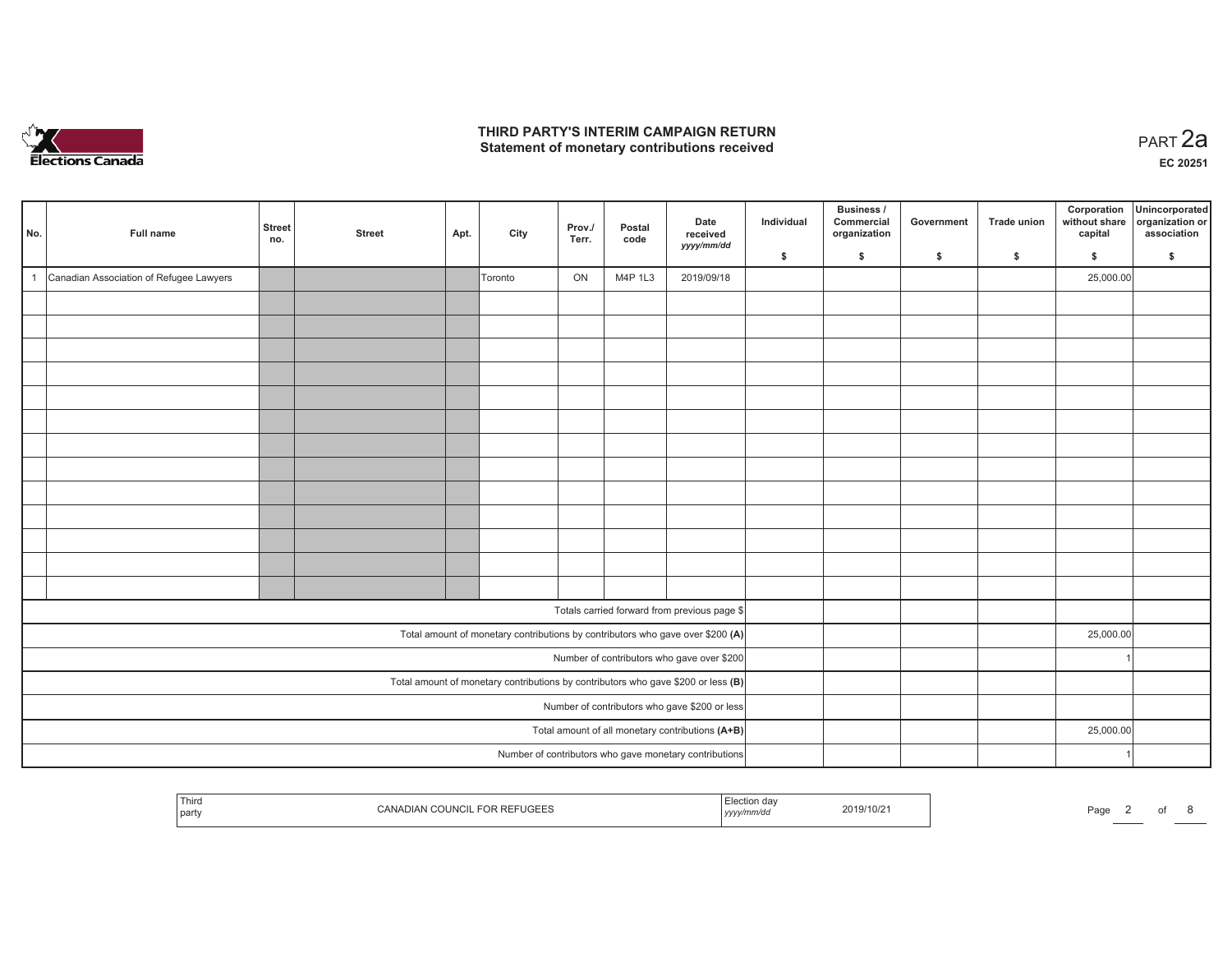

## **THIRD PARTY'S INTERIM CAMPAIGN RETURN**  THIRD PARTY'S INTERIM CAMPAIGN RETURN<br>Statement of non-monetary contributions received<br> **PART 2**b

**EC 20251**

| No. | Full name | <b>Street</b><br>no. | <b>Street</b> | Apt. | City | Prov./<br>Terr. | Postal<br>code | Date<br>received<br>yyyy/mm/dd                                                          | Individual | Business /<br>Commercial<br>organization | Government | <b>Trade union</b> | Corporation<br>without share<br>capital | Unincorporated<br>organization or<br>association |
|-----|-----------|----------------------|---------------|------|------|-----------------|----------------|-----------------------------------------------------------------------------------------|------------|------------------------------------------|------------|--------------------|-----------------------------------------|--------------------------------------------------|
|     |           |                      |               |      |      |                 |                |                                                                                         | \$         | \$                                       | \$         | \$                 | \$                                      | \$                                               |
|     |           |                      |               |      |      |                 |                |                                                                                         |            |                                          |            |                    |                                         |                                                  |
|     |           |                      |               |      |      |                 |                |                                                                                         |            |                                          |            |                    |                                         |                                                  |
|     |           |                      |               |      |      |                 |                |                                                                                         |            |                                          |            |                    |                                         |                                                  |
|     |           |                      |               |      |      |                 |                |                                                                                         |            |                                          |            |                    |                                         |                                                  |
|     |           |                      |               |      |      |                 |                |                                                                                         |            |                                          |            |                    |                                         |                                                  |
|     |           |                      |               |      |      |                 |                |                                                                                         |            |                                          |            |                    |                                         |                                                  |
|     |           |                      |               |      |      |                 |                |                                                                                         |            |                                          |            |                    |                                         |                                                  |
|     |           |                      |               |      |      |                 |                |                                                                                         |            |                                          |            |                    |                                         |                                                  |
|     |           |                      |               |      |      |                 |                |                                                                                         |            |                                          |            |                    |                                         |                                                  |
|     |           |                      |               |      |      |                 |                |                                                                                         |            |                                          |            |                    |                                         |                                                  |
|     |           |                      |               |      |      |                 |                |                                                                                         |            |                                          |            |                    |                                         |                                                  |
|     |           |                      |               |      |      |                 |                |                                                                                         |            |                                          |            |                    |                                         |                                                  |
|     |           |                      |               |      |      |                 |                |                                                                                         |            |                                          |            |                    |                                         |                                                  |
|     |           |                      |               |      |      |                 |                |                                                                                         |            |                                          |            |                    |                                         |                                                  |
|     |           |                      |               |      |      |                 |                | Totals carried forward from previous page \$                                            |            |                                          |            |                    |                                         |                                                  |
|     |           |                      |               |      |      |                 |                | Total amount of non-monetary contributions by contributors who gave over \$200 (A)      |            |                                          |            |                    |                                         |                                                  |
|     |           |                      |               |      |      |                 |                | Number of contributors who gave over \$200                                              |            |                                          |            |                    |                                         |                                                  |
|     |           |                      |               |      |      |                 |                | Total amount of non-monetary contributions by contributors who gave \$200 or less $(B)$ |            |                                          |            |                    |                                         |                                                  |
|     |           |                      |               |      |      |                 |                | Number of contributors who gave \$200 or less                                           |            |                                          |            |                    |                                         |                                                  |
|     |           |                      |               |      |      |                 |                | Total amount of all non-monetary contributions $(A+B)$                                  |            |                                          |            |                    |                                         |                                                  |
|     |           |                      |               |      |      |                 |                | Number of contributors who gave non-monetary contributions                              |            |                                          |            |                    |                                         |                                                  |

| Third<br>part | $\sim$<br>- I J C-i F<br>11 HM 6 | 19 G A<br>$-1111$<br>1 <i>yyyy</i> | Page<br>10/Z |  |
|---------------|----------------------------------|------------------------------------|--------------|--|
|               |                                  |                                    |              |  |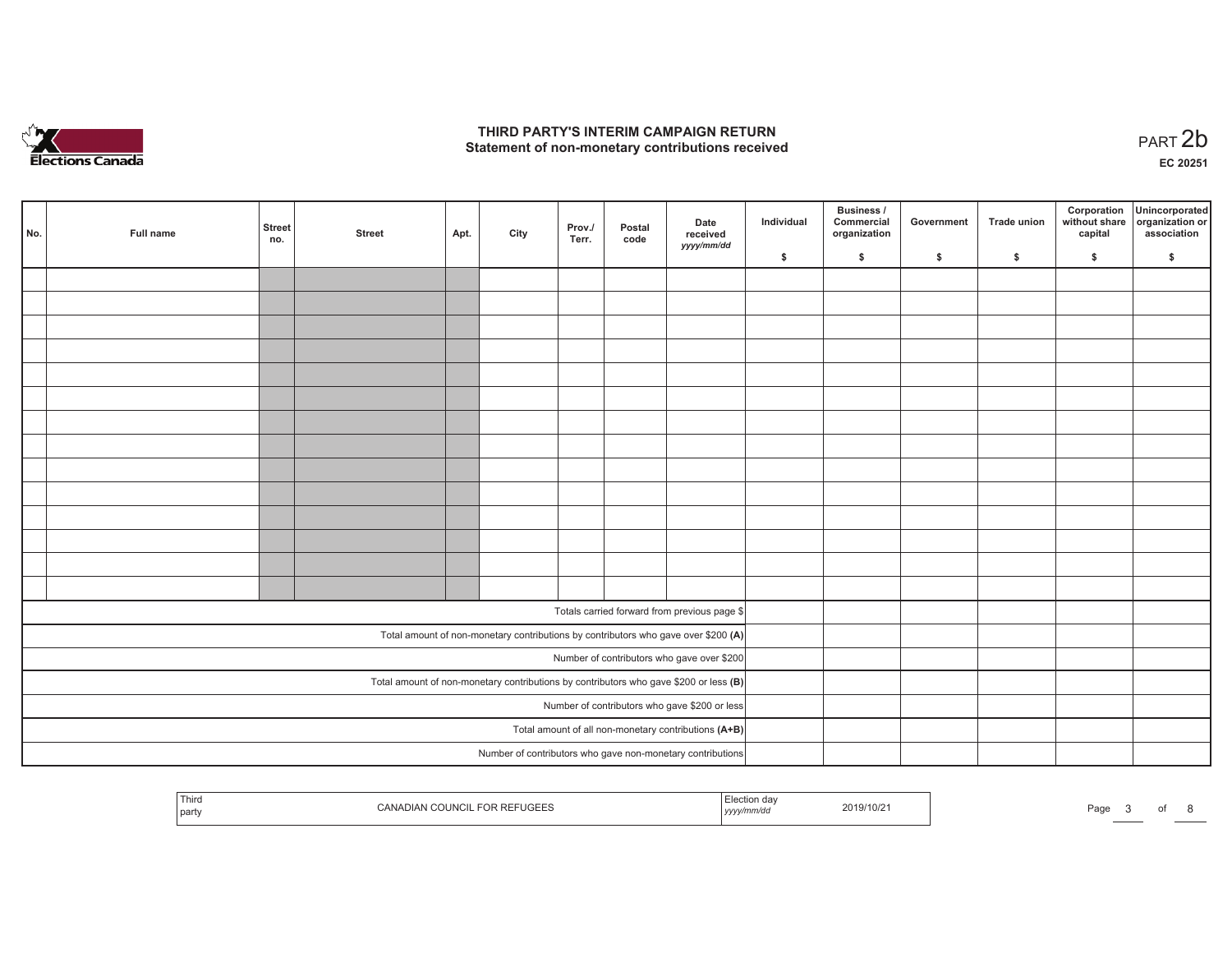

### **THIRD PARTY'S INTERIM CAMPAIGN RETURN**  RD PARTY'S INTERIM CAMPAIGN RETURN<br>Statement of operating loans received **PART 2c**

**EC 20251**

| No. | Full name | <b>Street</b><br>no. | <b>Street</b> | Apt. | City | Prov./<br>Terr. | Postal<br>code | Date<br>received<br>yyyy/mm/dd                                    | Individual | Business /<br>Commercial<br>organization | Government | Trade union   | Corporation | Unincorporated<br>without share organization or<br>capital association |
|-----|-----------|----------------------|---------------|------|------|-----------------|----------------|-------------------------------------------------------------------|------------|------------------------------------------|------------|---------------|-------------|------------------------------------------------------------------------|
|     |           |                      |               |      |      |                 |                |                                                                   | \$         | $\frac{1}{2}$                            | \$         | $\frac{1}{2}$ | \$          | \$                                                                     |
|     |           |                      |               |      |      |                 |                |                                                                   |            |                                          |            |               |             |                                                                        |
|     |           |                      |               |      |      |                 |                |                                                                   |            |                                          |            |               |             |                                                                        |
|     |           |                      |               |      |      |                 |                |                                                                   |            |                                          |            |               |             |                                                                        |
|     |           |                      |               |      |      |                 |                |                                                                   |            |                                          |            |               |             |                                                                        |
|     |           |                      |               |      |      |                 |                |                                                                   |            |                                          |            |               |             |                                                                        |
|     |           |                      |               |      |      |                 |                |                                                                   |            |                                          |            |               |             |                                                                        |
|     |           |                      |               |      |      |                 |                |                                                                   |            |                                          |            |               |             |                                                                        |
|     |           |                      |               |      |      |                 |                |                                                                   |            |                                          |            |               |             |                                                                        |
|     |           |                      |               |      |      |                 |                |                                                                   |            |                                          |            |               |             |                                                                        |
|     |           |                      |               |      |      |                 |                |                                                                   |            |                                          |            |               |             |                                                                        |
|     |           |                      |               |      |      |                 |                |                                                                   |            |                                          |            |               |             |                                                                        |
|     |           |                      |               |      |      |                 |                |                                                                   |            |                                          |            |               |             |                                                                        |
|     |           |                      |               |      |      |                 |                |                                                                   |            |                                          |            |               |             |                                                                        |
|     |           |                      |               |      |      |                 |                |                                                                   |            |                                          |            |               |             |                                                                        |
|     |           |                      |               |      |      |                 |                |                                                                   |            |                                          |            |               |             |                                                                        |
|     |           |                      |               |      |      |                 |                | Totals carried forward from previous page \$                      |            |                                          |            |               |             |                                                                        |
|     |           |                      |               |      |      |                 |                | Total amount of loans by lenders who provided over \$200 (A)      |            |                                          |            |               |             |                                                                        |
|     |           |                      |               |      |      |                 |                | Number of lenders who provided over \$200                         |            |                                          |            |               |             |                                                                        |
|     |           |                      |               |      |      |                 |                | Total amount of loans by lenders who provided \$200 or less $(B)$ |            |                                          |            |               |             |                                                                        |
|     |           |                      |               |      |      |                 |                | Number of lenders who provided \$200 or less                      |            |                                          |            |               |             |                                                                        |
|     |           |                      |               |      |      |                 |                | Total amount of all loans (A+B)                                   |            |                                          |            |               |             |                                                                        |
|     |           |                      |               |      |      |                 |                | Number of all lenders who provided loans                          |            |                                          |            |               |             |                                                                        |
|     |           |                      |               |      |      |                 |                |                                                                   |            |                                          |            |               |             |                                                                        |

| Third<br>αа<br>019/10/2<br>Page<br>ิ⊨ะ<br>' partv<br>, <i>yyyy</i> |  |  |
|--------------------------------------------------------------------|--|--|
|--------------------------------------------------------------------|--|--|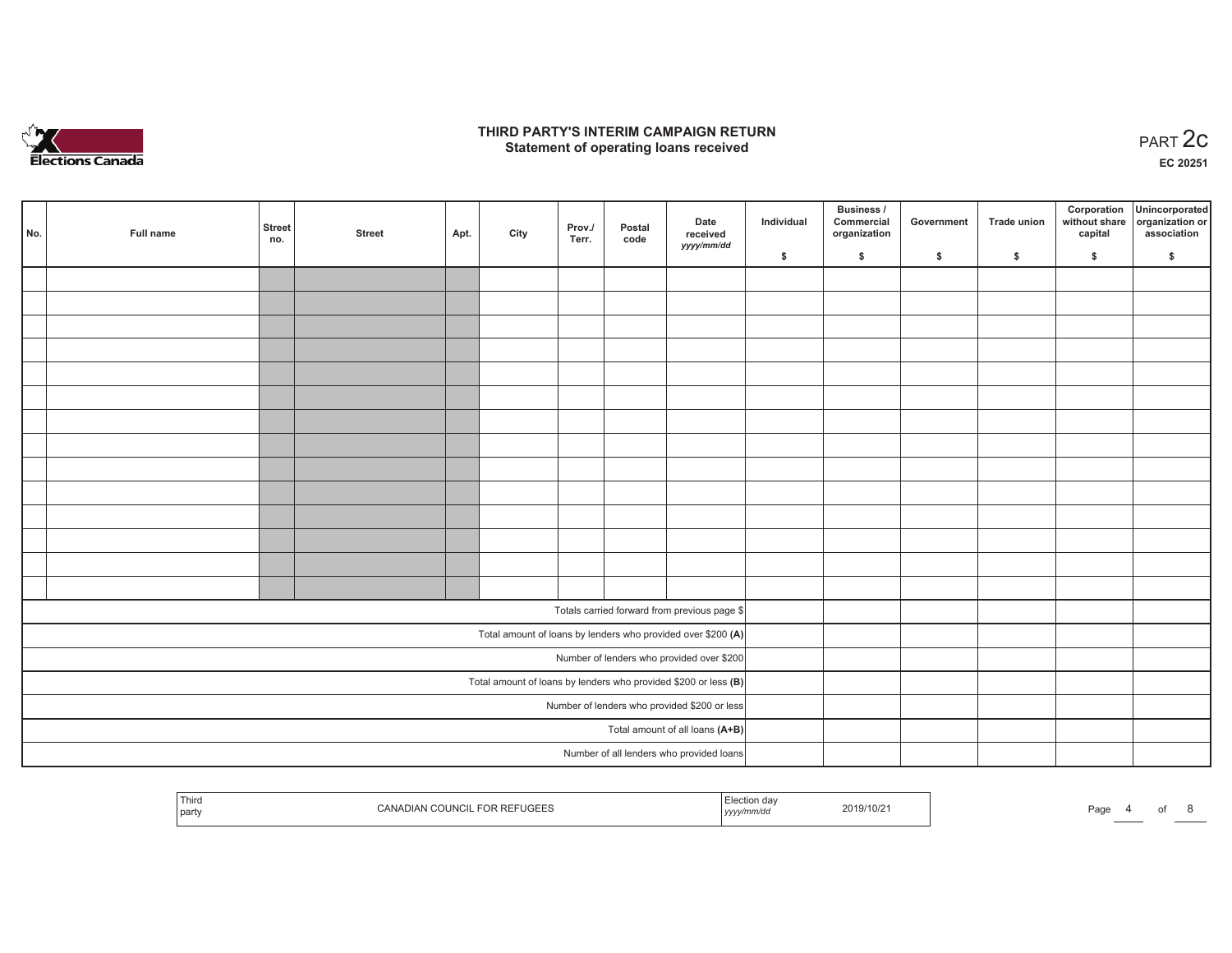

## **THIRD PARTY'S INTERIM CAMPAIGN RETURN SUMMARY STATE SUMPAIGN RETURN SUMMARY SUMMARY OF ART 2d**<br> **Summary of inflows**

| No.   | Type of contributor / lender                 | <b>Monetary</b><br>contributions<br>(Part 2a)<br>-S | Non-monetary<br>contributions<br>(Part 2b)<br>\$ | Loans<br>(Part 2c)<br>\$ | Total<br>\$ | Number of<br>contributors and<br>lenders |
|-------|----------------------------------------------|-----------------------------------------------------|--------------------------------------------------|--------------------------|-------------|------------------------------------------|
| 1.    | Individuals                                  |                                                     |                                                  |                          |             |                                          |
|       | 2. Businesses / Commercial organizations     |                                                     |                                                  |                          |             |                                          |
| 3.    | Governments                                  |                                                     |                                                  |                          |             |                                          |
| 4.    | Trade unions                                 |                                                     |                                                  |                          |             |                                          |
| 5.    | Corporations without share capital           | 25,000.00                                           |                                                  |                          |             |                                          |
| 6.    | Unincorporated organizations or associations |                                                     |                                                  |                          |             |                                          |
| 7.    | Total (items 1 to 6)                         |                                                     |                                                  |                          |             |                                          |
| Total |                                              |                                                     |                                                  |                          |             |                                          |
|       | 8. Amount of third party's resources used    |                                                     |                                                  |                          |             |                                          |
|       | 9. Grand total (items $7$ and $8$ )          | 25,000.00                                           |                                                  |                          |             |                                          |

| Third<br><b>FOR REFUGEES</b><br>$F \cap F$<br><b>COUNCIL</b><br>′ ANADIANن<br>- 1<br>party | da<br>.tion<br>2019/10/21<br>:vvv/mm/dc<br>,,,,, |
|--------------------------------------------------------------------------------------------|--------------------------------------------------|
|--------------------------------------------------------------------------------------------|--------------------------------------------------|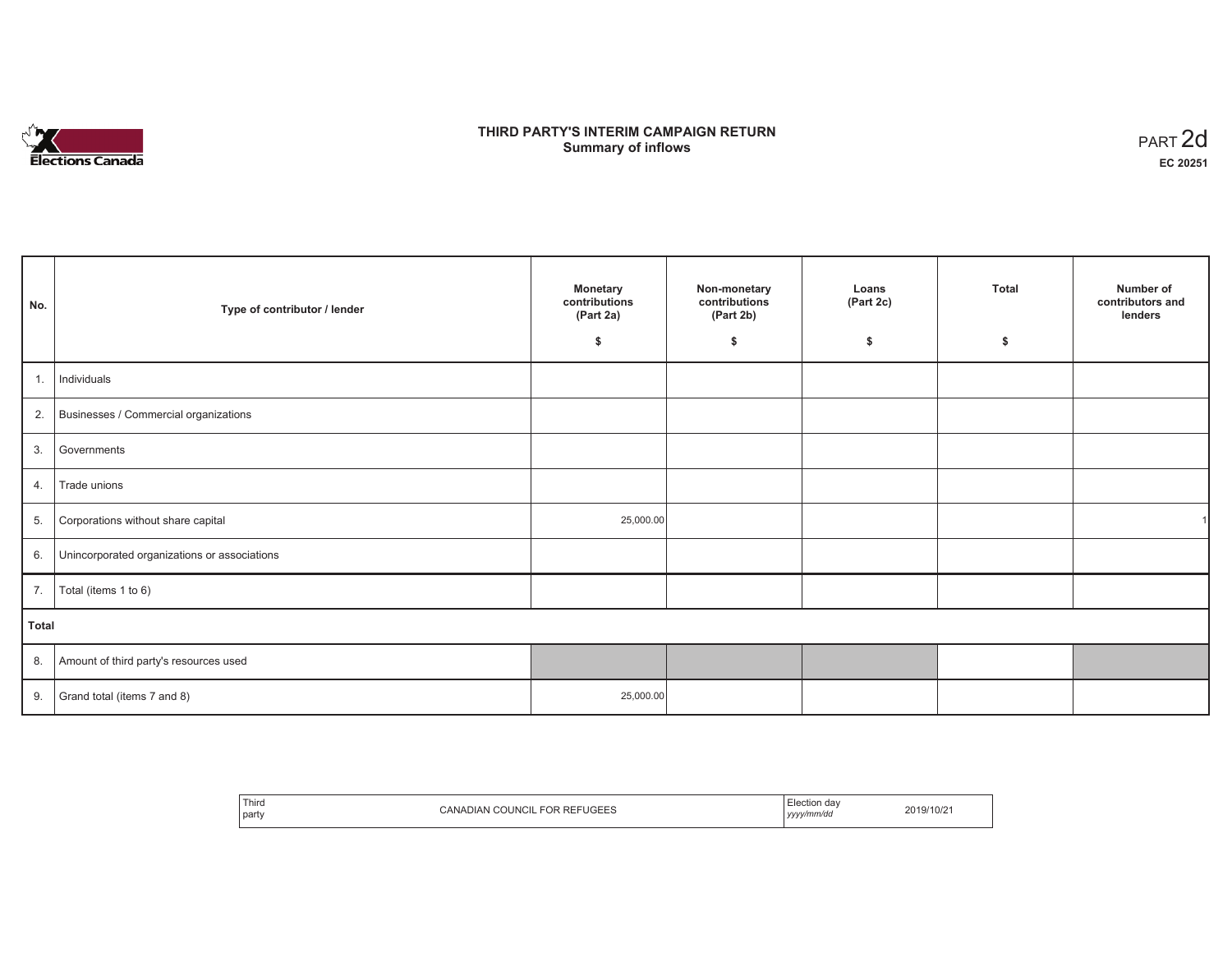

# **THIRD PARTY'S INTERIM CAMPAIGN RETURN Statement of expenses incurred for regulated activities that take place during the pre-election period**  *(Only applicable to a fixed-date general election)*

 $_{\sf PART}$ 3a **EC 20251**

For a list of expense types, expense categories and expense subcategories, refer to Annex II in the Instructions.

| No. | Date<br>incurred<br>yyyy/mm/dd | <b>ED Code</b><br>(if applicable) | Supplier            | <b>Expense type</b> | Expense<br>category | Expense<br>subcategory | <b>Starting date</b><br>of activity,<br>advertisement<br>or survey<br>yyyy/mm/dd | <b>Ending date</b><br>$\begin{array}{c} \text{of activity,} \\ \text{advertisement} \end{array}$<br>or survey<br>yyyy/mm/dd | Place of activity or<br>advertisement        | Expense amount<br>\$ |
|-----|--------------------------------|-----------------------------------|---------------------|---------------------|---------------------|------------------------|----------------------------------------------------------------------------------|-----------------------------------------------------------------------------------------------------------------------------|----------------------------------------------|----------------------|
|     | 2019/09/23                     |                                   | SPARK ADVOCACY INC. | Publicity services  | Advertising         | Ad placements          |                                                                                  |                                                                                                                             | Social media                                 | 42,750.00            |
|     |                                |                                   |                     |                     |                     |                        |                                                                                  |                                                                                                                             |                                              |                      |
|     |                                |                                   |                     |                     |                     |                        |                                                                                  |                                                                                                                             |                                              |                      |
|     |                                |                                   |                     |                     |                     |                        |                                                                                  |                                                                                                                             |                                              |                      |
|     |                                |                                   |                     |                     |                     |                        |                                                                                  |                                                                                                                             |                                              |                      |
|     |                                |                                   |                     |                     |                     |                        |                                                                                  |                                                                                                                             |                                              |                      |
|     |                                |                                   |                     |                     |                     |                        |                                                                                  |                                                                                                                             |                                              |                      |
|     |                                |                                   |                     |                     |                     |                        |                                                                                  |                                                                                                                             |                                              |                      |
|     |                                |                                   |                     |                     |                     |                        |                                                                                  |                                                                                                                             |                                              |                      |
|     |                                |                                   |                     |                     |                     |                        |                                                                                  |                                                                                                                             |                                              |                      |
|     |                                |                                   |                     |                     |                     |                        |                                                                                  |                                                                                                                             |                                              |                      |
|     |                                |                                   |                     |                     |                     |                        |                                                                                  |                                                                                                                             |                                              |                      |
|     |                                |                                   |                     |                     |                     |                        |                                                                                  |                                                                                                                             |                                              |                      |
|     |                                |                                   |                     |                     |                     |                        |                                                                                  |                                                                                                                             |                                              |                      |
|     |                                |                                   |                     |                     |                     |                        |                                                                                  |                                                                                                                             |                                              |                      |
|     |                                |                                   |                     |                     |                     |                        |                                                                                  |                                                                                                                             |                                              |                      |
|     |                                |                                   |                     |                     |                     |                        |                                                                                  |                                                                                                                             |                                              |                      |
|     |                                |                                   |                     |                     |                     |                        |                                                                                  |                                                                                                                             | Totals carried forward from previous page \$ |                      |
|     |                                |                                   |                     |                     |                     |                        |                                                                                  |                                                                                                                             | Total \$                                     |                      |

|  | Third<br>party | 10T<br>२ REI<br>$\bigcap$<br>:AN)<br>-UGEES<br>. | .<br>unvuc<br><b>19999</b> | 2019/10/2 | ∩ה⊏<br>-duu |  | וש |  |
|--|----------------|--------------------------------------------------|----------------------------|-----------|-------------|--|----|--|
|--|----------------|--------------------------------------------------|----------------------------|-----------|-------------|--|----|--|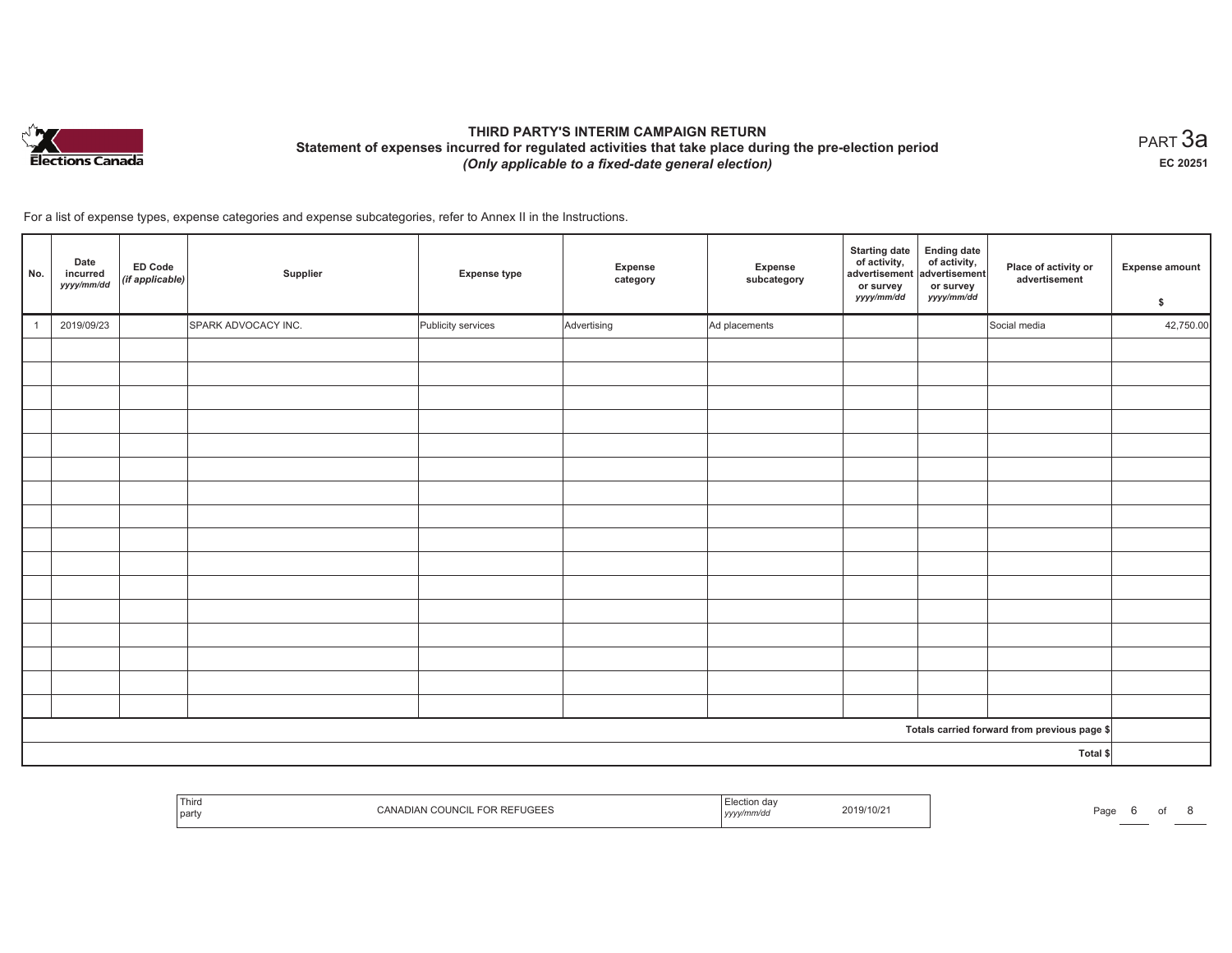

# **THIRD PARTY'S INTERIM CAMPAIGN RETURN Statement of expenses incurred for regulated activities that take place during the election period**<br>PART  $3\mathsf{b}$

**EC 20251**

For a list of expense types, expense categories and expense subcategories, refer to Annex II in the Instructions.

| No. | Date<br>incurred<br>yyyy/mm/dd | ED Code<br>(if applicable) | Supplier | <b>Expense type</b> | Expense<br>category | Expense<br>subcategory | Starting date Ending date<br>of activity, of activity,<br>advertisement advertisement<br>or survey<br><i>yyyy/mm/dd</i> | or survey<br>yyyy/mm/dd | Place of activity or<br>advertisement        | Expense amount<br>\$ |
|-----|--------------------------------|----------------------------|----------|---------------------|---------------------|------------------------|-------------------------------------------------------------------------------------------------------------------------|-------------------------|----------------------------------------------|----------------------|
|     |                                |                            |          |                     |                     |                        |                                                                                                                         |                         |                                              |                      |
|     |                                |                            |          |                     |                     |                        |                                                                                                                         |                         |                                              |                      |
|     |                                |                            |          |                     |                     |                        |                                                                                                                         |                         |                                              |                      |
|     |                                |                            |          |                     |                     |                        |                                                                                                                         |                         |                                              |                      |
|     |                                |                            |          |                     |                     |                        |                                                                                                                         |                         |                                              |                      |
|     |                                |                            |          |                     |                     |                        |                                                                                                                         |                         |                                              |                      |
|     |                                |                            |          |                     |                     |                        |                                                                                                                         |                         |                                              |                      |
|     |                                |                            |          |                     |                     |                        |                                                                                                                         |                         |                                              |                      |
|     |                                |                            |          |                     |                     |                        |                                                                                                                         |                         |                                              |                      |
|     |                                |                            |          |                     |                     |                        |                                                                                                                         |                         |                                              |                      |
|     |                                |                            |          |                     |                     |                        |                                                                                                                         |                         |                                              |                      |
|     |                                |                            |          |                     |                     |                        |                                                                                                                         |                         |                                              |                      |
|     |                                |                            |          |                     |                     |                        |                                                                                                                         |                         |                                              |                      |
|     |                                |                            |          |                     |                     |                        |                                                                                                                         |                         |                                              |                      |
|     |                                |                            |          |                     |                     |                        |                                                                                                                         |                         |                                              |                      |
|     |                                |                            |          |                     |                     |                        |                                                                                                                         |                         |                                              |                      |
|     |                                |                            |          |                     |                     |                        |                                                                                                                         |                         |                                              |                      |
|     |                                |                            |          |                     |                     |                        |                                                                                                                         |                         | Totals carried forward from previous page \$ |                      |
|     |                                |                            |          |                     |                     |                        |                                                                                                                         |                         | Total \$                                     |                      |

| <b>PREFUGEES</b><br>019/10/2<br>Page<br>party<br>,,,,, | Thiro |  | ı dav |  |  |  |  |  |
|--------------------------------------------------------|-------|--|-------|--|--|--|--|--|
|--------------------------------------------------------|-------|--|-------|--|--|--|--|--|